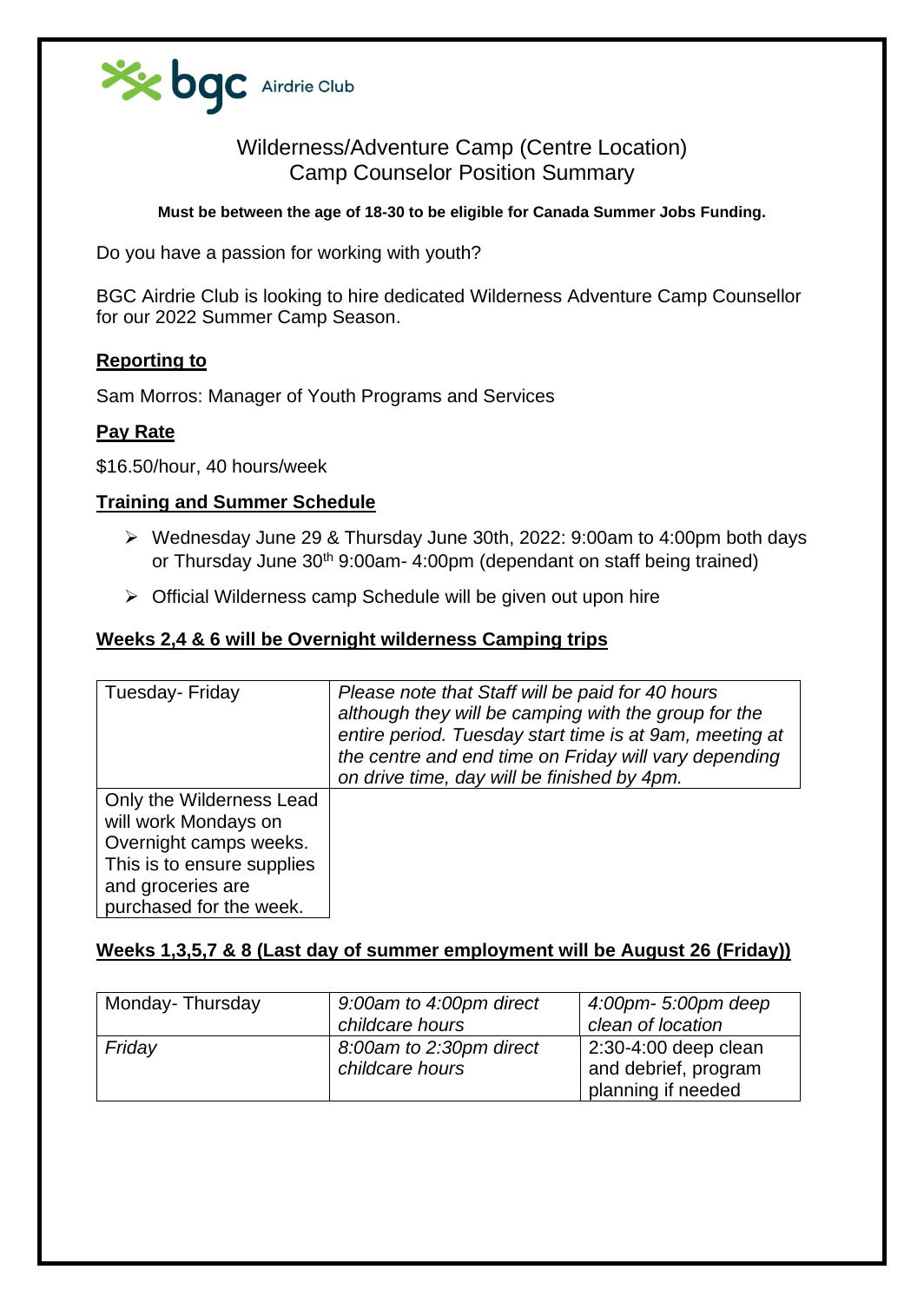

# **Position Summary**

The BGC Airdrie invites you to join us for 8 weeks of action-packed Wilderness/ Adventure Summer camp Programming, supporting 14 youth (ages 10-15) each week, in an outdoor recreational wilderness environment!

This position seeks to employ skilled, engaging, supportive, fun, energetic, outgoing, dedicated outdoor enthusiasts that have relative skills and experience planning and facilitating outdoor youth programming that is engaging, educational, exciting, meaningful and safe for all of our participants.

We pride ourselves in our ability to hire Wilderness Camp Leaders that are skilled. positive, and engaging role models as you will leave a lasting impression in the lives of the youth and families we serve. Nothing beats that for a Summer Job!

## **Key Responsibilities**

•Youth Supervision: This includes safety, supervision, and monitoring of all youth during all times.

•Being a creative, enthusiastic, and positive role model to children throughout all Wilderness activities.

- Assist in preparations of weekly programs, including route and menu planning, equipment preparation and risk management.
- •Ensuring that all program activities are enjoyable, safe and age appropriate for all participants.
- To be actively involved in all aspects of program implementation.
- Provide appropriate leadership and role modeling at all times to program participants.
- Experience working with youth (in an outdoor environment preferred).
- Lifeguarding or strong water skills i.e. bronze Cross/Medallion an asset.
- Skills and experience in canoeing, backpacking, hiking, and/or other outdoor activities.
- Current certification in CPR and Standard First Aid or Wilderness First Aid.
- Strong leadership, interpersonal, and communication skills.
- Attention to detail.
- High level of organization.
- •Class 5 Drivers License with experience. (5 plus years is considered an asset)
- •Demonstrated sense of skill when dealing with positive behavior management with youth.

•Strength in conflict resolution and the ability to maintain energy and engagement in a high paced environment.

•Be committed to 1-2 days of training followed by 32 hours for all 8 weeks of day camps.

#### **Requirements**

- Experience working with youth (in an outdoor environment preferred).
- Proof of Covid vaccination and/or consent to rapid test as per Covid 19 policy
- Lifeguarding or strong water skills i.e., bronze Cross/Medallion an asset.
- Skills and experience in canoeing, backpacking, hiking, and/or other outdoor activities.
- Current certification in CPR and Standard First Aid or Wilderness First Aid.
- Strong leadership, interpersonal, and communication skills.